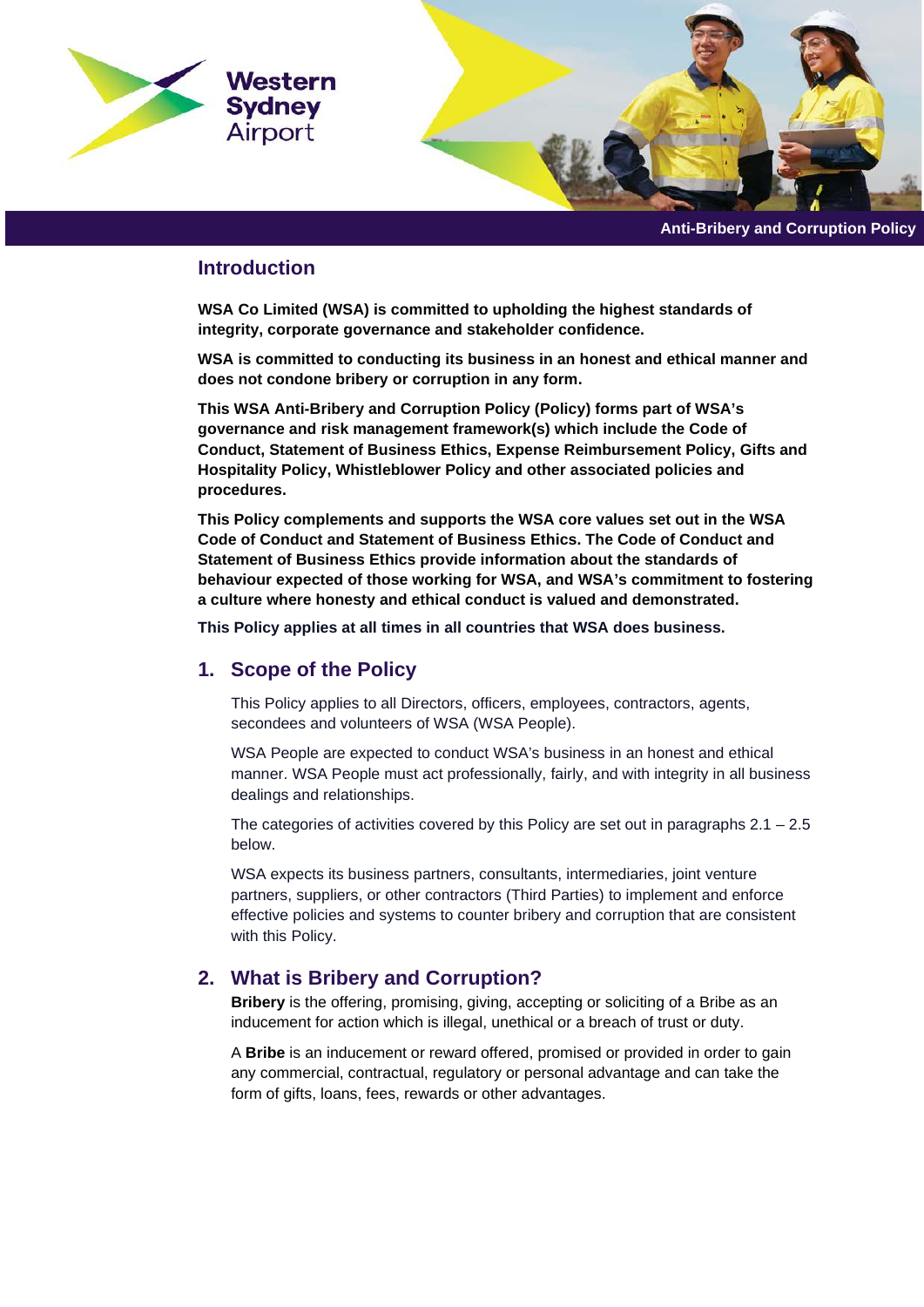

An **Improper Benefit** is anything of value that is not legitimately due to a party. "Anything of value" includes gifts and benefits such as kick-backs, cash, meals, services, entertainment, travel benefits, business opportunities, offers of employment (Including for family and friends), the award of a contract or access to confidential information.

**Corruption** is the abuse of entrusted power for personal gain.

### **2.1 Bribery and Corruption**

WSA prohibits the bribery of, or corrupt practices involving, domestic or foreign government officials, private sector or commercial parties.

This includes the offering, receiving, promising, authorising or providing any Bribe or Improper Benefit to any third party, whether directly or indirectly.

WSA expects WSA People and Third Parties working for or on behalf of WSA to reject any efforts made by others (including suppliers, customers or clients) to unfairly affect any official decision-making process in order to achieve an unfair advantage or benefit.

#### **2.2 Gifts and Hospitality**

The giving and receiving of gifts or hospitality is common in business, and in most instances is not unlawful. However, the acceptance of gifts or hospitality may create the perception that the recipient's ability to act with integrity, impartiality and transparency is impaired.

WSA expressly discourages WSA People from accepting Gifts or Hospitality (as defined in the Gifts and Hospitality Policy).

If a gift or hospitality is proposed to be given to or received from a public or government official, you must obtain prior written approval from the CEO and General Counsel & Company Secretary.

Please see the WSA Gifts and Hospitality Policy for further details.

#### **2.3 Facilitation Payments**

WSA prohibits WSA People from making or receiving facilitation payments as part of doing business.

Facilitation payments are generally small, unofficial payments or commissions, requested by, offered or made to a public or government official that serve as an incentive for that official to complete or expedite a routine action or process.

Facilitation payments can be in the form of monetary payments, or other gifts or benefits.

WSA expects WSA People to be mindful when making or receiving payments and to always ask for a receipt which details the payment and an itemisation of each cost incurred to WSA.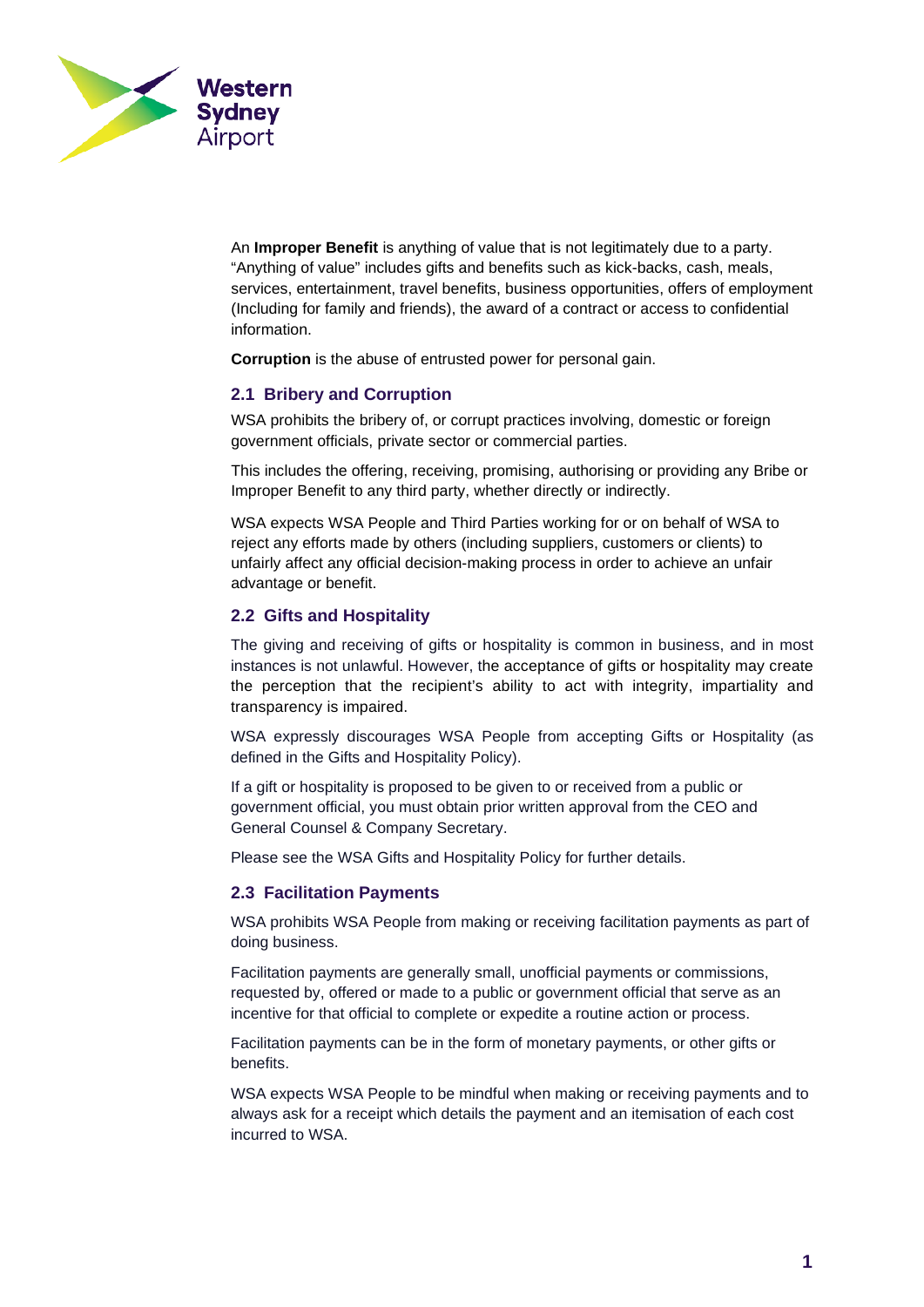

### **2.4 Secret Commissions**

WSA prohibits the giving or receiving of secret commissions.

**Secret commissions** typically arise where a person or entity offers or gives a commission to an agent or representative of another person which is not disclosed by that agent or representative to their principal. Such a payment is made as an inducement to influence the conduct of the principal's business.

#### **2.5 Donations and Sponsorship**

WSA only accepts charitable donations and sponsorships that comply with WSA's policies and procedures, and only when they are legal and ethical under local laws and practices.

WSA prohibits the use of company funds to make contributions to political parties.

## **3. Record keeping**

All WSA's accounts and records must be accurate, and fully reflective of all transactions.

Integrity in record keeping requires that any amounts paid for services are accurately described and recorded and can be justified in the context of the services being provided, and the skills and experience of the person or Third Party undertaking the work.

Please refer also to the WSA Expense Reimbursement Policy.

### **4. Breaches**

A breach of anti-bribery and corruption laws is a serious offence, which can result in fines and imprisonment for the people involved, WSA and its Directors and officers.

Even the perception of a breach of these laws can have a serious reputational impact on WSA. Non-compliance with this Policy will be considered a breach of the WSA Code of Conduct and may result in disciplinary action, including termination of employment or engagement with WSA.

WSA employees should refer to the WSA Disciplinary Policy for further information.

WSA will always report and document any breach of the law brought to its attention to the police or other relevant authorities and co-operate with any investigation.

## **5. Reporting and Review**

WSA places great importance on fostering a culture that encourages employees and others to speak up about issues or conduct that concerns them.

Everyone at WSA is required to immediately report any concerns or suspicions relating to bribery and corruption. If you become aware of any activity that breaches this Policy, please contact your manager or another WSA Leader who is authorised to receive disclosures under the WSA Whistleblower Policy.

Alternatively, a report may be made via the WSA Faircall Service which is a free external hotline and reporting service independently monitored by KPMG.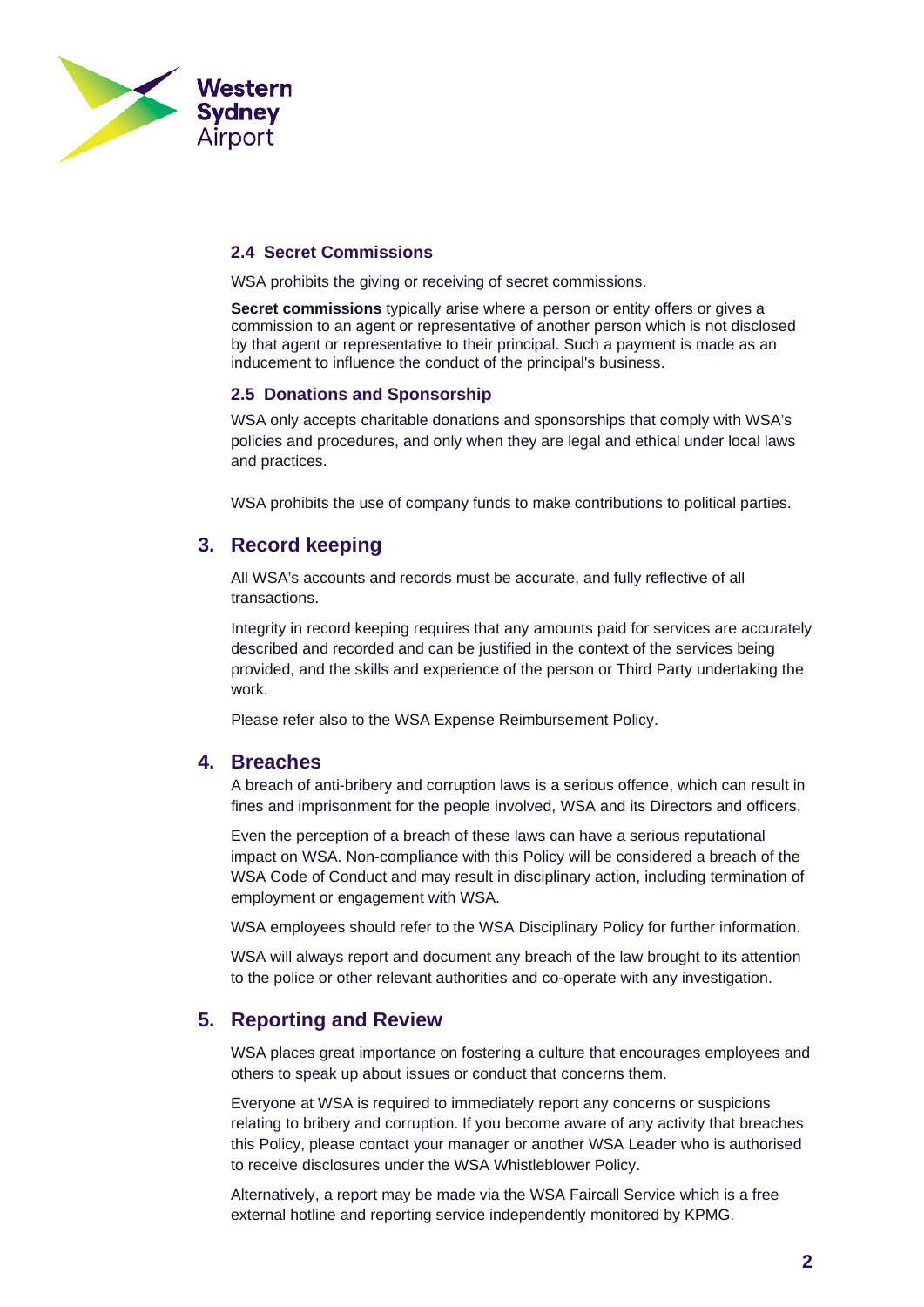

You can contact the Faircall service in the following ways:

| Telephone | 1800 764 346                                                                                      |
|-----------|---------------------------------------------------------------------------------------------------|
| Email     | FairCall@kpmg.com.au                                                                              |
| Web       | https://www.kpmgfaircall.kpmg.com.au/WSA                                                          |
| Post      | The FairCall Manager<br><b>KPMG Forensic</b><br>PO Box H67<br>Australia Square<br>Sydney NSW 1213 |
| Fax       | +61 2 9335 7466                                                                                   |

This Policy will be reviewed annually to ensure that it is operating effectively and to identify whether any changes should be made to the Policy. If you have suggestions about updates that could be made so that the Policy is more clear, or applies more directly to aspects of WSA's operations that are subject to the Policy, please raise these with WSA's Company Secretary.

# **6. Training**

All WSA People who have dealings with suppliers, customers, government officials, business partners, consultants, intermediaries, joint venture partners or contractors will be provided with annual compliance training to ensure that they understand the antibribery and corruption laws that apply to WSA's operations, the requirements of this Policy, and the steps they should take in the event that they identify an instance of bribery, or a risk that bribery could potentially occur.

# **7. Further information**

For additional information about this Policy, please contact WSA's Company Secretary.